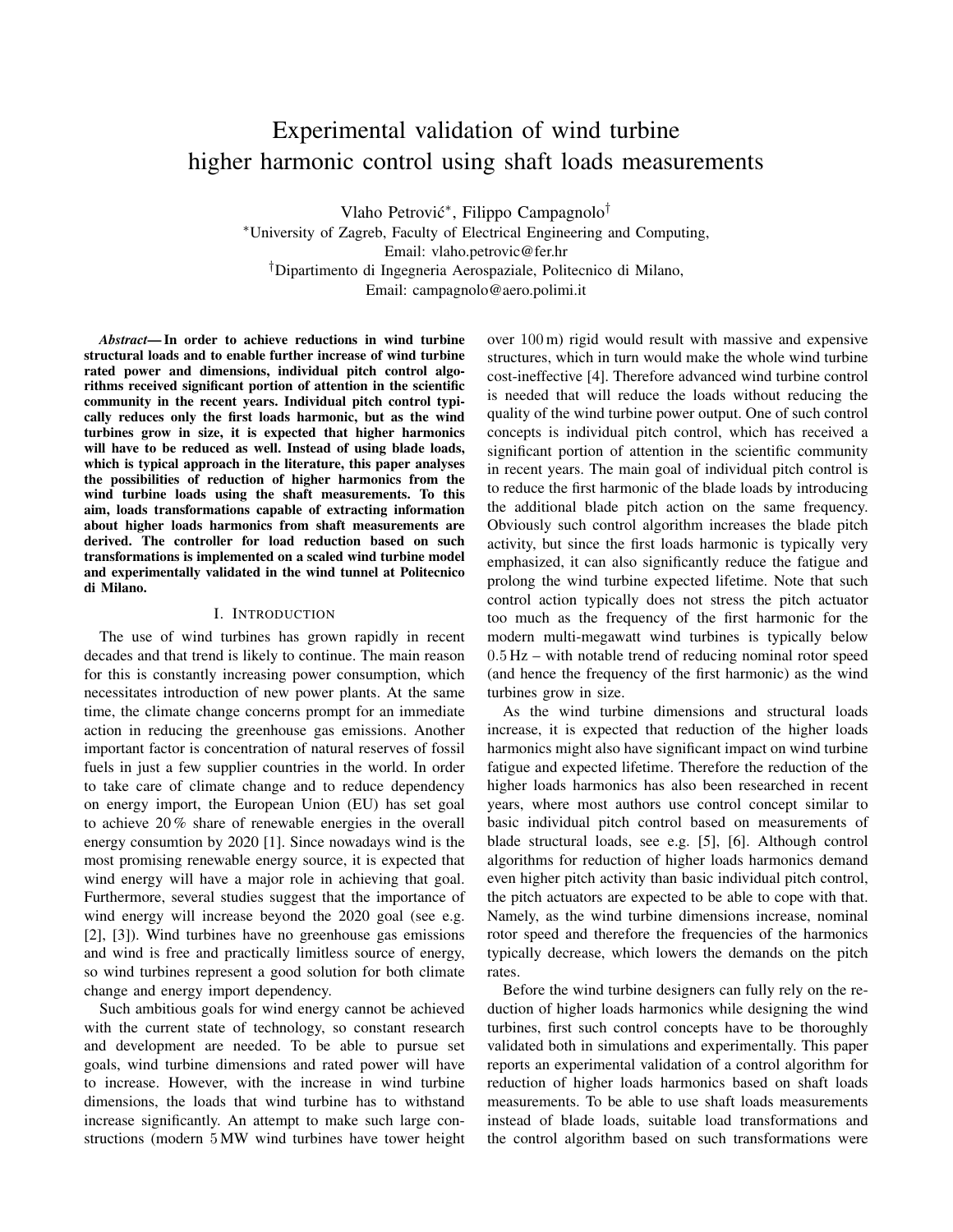derived. The experimental validation of the proposed control algorithm took place in wind tunnel at Politecnico di Milano on a scaled fully-controlled wind turbine model. The paper is organised as follows: Brief description of the loads propagation and used coordinate systems is given in Section II. Section III describes the basic individual pitch controller for reduction of the first harmonic of the blade loads. The analysis of the shaft loads frequency components and the proposed control algorithm with appropriate loads transformations are given in Section IV. Finally, in Section V, the experimental setup is described and the obtained results are presented.

# II. WIND TURBINE LOADS PROPAGATION

This section presents coordinate systems in which wind turbine structural loads are observed throughout the rest of the paper. The same coordinate systems are used by Germanischer Lloyd for wind turbine certification [7].

A blade coordinate system is defined in the blade root of each blade as shown in Fig. 1 and it is rotating together with the blade, i.e. wind turbine rotor. The  $z$  axis of the blade coordinate system has the same direction as the blade, while the x axis has the direction of the wind speed. The y axis is chosen so the resulting coordinate system is right-handed Cartesian coordinate system. The main sources of blade loads are aerodynamic effects, gravity and inertial loads, where aerodynamic and gravity loads have very pronounced oscillatory behaviour caused by rotation of the wind turbine rotor. Since the blade loads are propagated to the rest of wind turbine, reduction of the blade loads significantly reduces the loads on other wind turbine components.

The rotating hub coordinate system has the same direction of the axes as the coordinate system of the first blade, but its origin is in the hub centre instead of the blade root, as shown in Fig. 2. Since the rotating hub coordinate system is rotating with the same speed as blade coordinate systems, the angles among them are constant. Therefore the blade loads are propagated into rotating hub coordinate system as follows:

$$
M_{r,y} = \sum_{i=0}^{2} M_{y,i} \cos \frac{2\pi}{3} i - \sum_{i=0}^{2} M_{z,i} \sin \frac{2\pi}{3} i,
$$
  

$$
M_{r,z} = \sum_{i=0}^{2} M_{z,i} \cos \frac{2\pi}{3} i + \sum_{i=0}^{2} M_{y,i} \sin \frac{2\pi}{3} i,
$$
 (1)

where  $M_{y,i}$  and  $M_{z,i}$  are blade loads in y and z axes of the  $i^{\text{th}}$  blade coordinate system,  $M_{r,y}$  and  $M_{r,z}$  are resulting loads in the rotating hub coordinate system.

The fixed hub coordinate system is the same as the rotating hub coordinate system when the first blade is positioned vertically up (rotor azimuth  $\vartheta = 0$ ). Therefore the loads in the fixed hub coordinate system can be expressed as:

$$
M_{f,y} = M_{r,y} \cos \vartheta - M_{r,z} \sin \vartheta,
$$
  

$$
M_{f,z} = M_{r,y} \sin \vartheta + M_{r,z} \cos \vartheta.
$$
 (2)

Since the rotor of the observed wind turbine is rotating in the clockwise direction, rotor azimuth angle is defined as positive in the same direction.



Fig. 1: Structural loads in blade coordinate system.



Fig. 2: Structural loads in rotating hub coordinate system.

Note that (1) and (2) do not describe the complete loads on the hub, but only the propagation of the blade loads to the hub. There are additional load components on the hub, but since they are not of the main interest for this paper, they are not written here.

#### III. BASIC INDIVIDUAL PITCH CONTROL

Due to the rotation of the wind turbine rotor, the structural loads on the blades have emphasized periodic behaviour, where the first harmonic (on the frequency  $1p -$  once per revolution) is the most dominant. Therefore the main objective of the individual pitch control is to reduce the first harmonic of the blade loads. Reduction of the first blade loads harmonic also reduces the mean value of the loads on the fixed wind turbine components (i.e. nacelle or tower). The individual pitch control as described in e.g. [8] is based on d-q transformation of the blade loads (where typically blade out-of-plane bending moments  $M_{y,i}$  are used):

$$
M_d = \frac{2}{3} \sum_{i=0}^{2} M_i \cos \vartheta_i,
$$
  

$$
M_q = \frac{2}{3} \sum_{i=0}^{2} M_i \sin \vartheta_i,
$$
 (3)

where  $M_i$  is the blade load and  $\vartheta_i$  is the azimuth position of the  $i^{\text{th}}$  blade, while  $M_d$  and  $M_q$  are loads in d-q coordinate system. Such transformation extracts the information about the first blade loads harmonic, i.e. the mean value of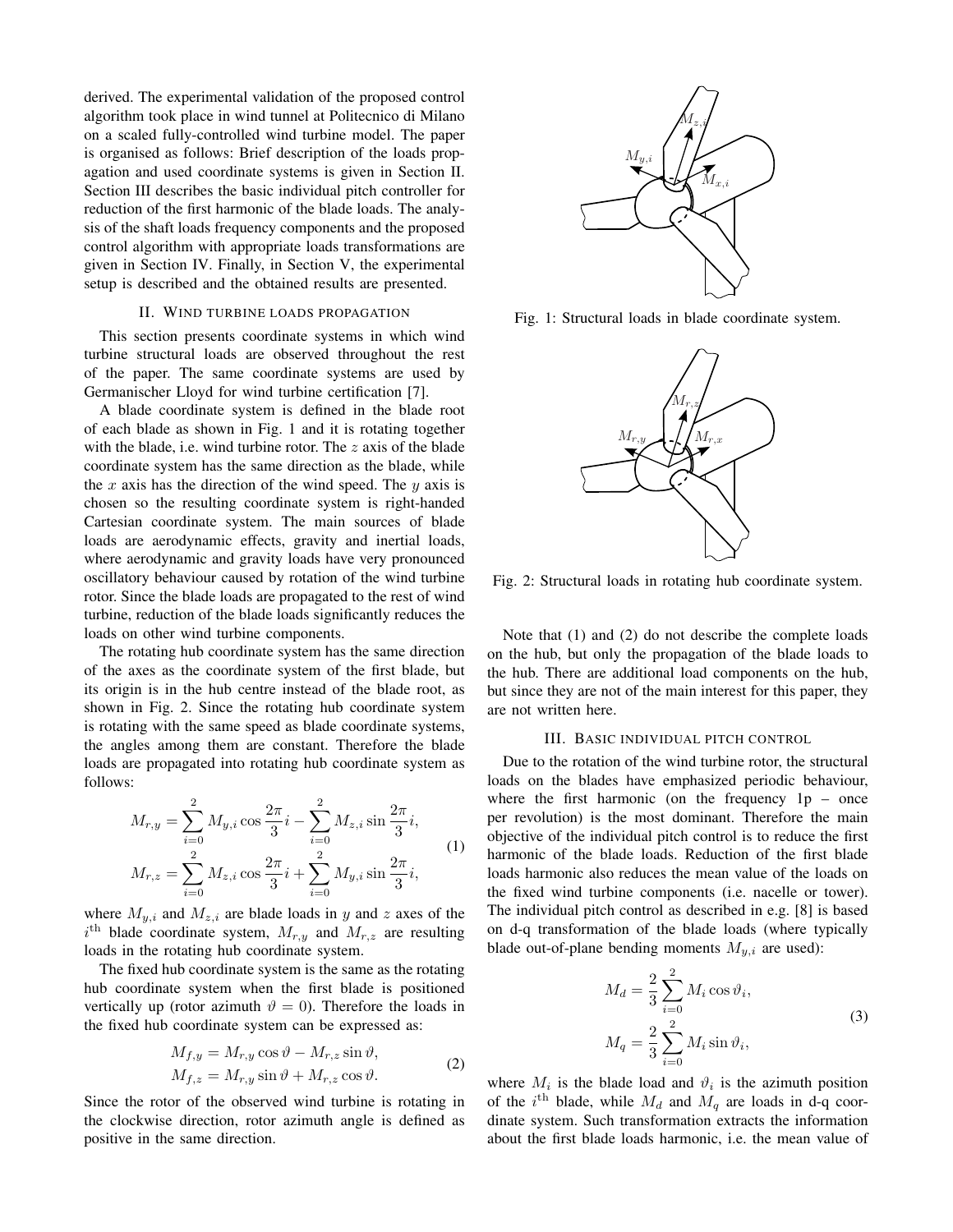the transformed loads represents the amplitude of the first blade loads harmonic [9]. Therefore, two controllers in the transformed d-q coordinate system are used for reducing the mean of the transformed loads – one controller for each axis. The three blade pitch reference signals are then obtained by applying the inverse d-q transformation on the controller outputs and adding the collective pitch reference  $\beta_c$  defined by wind turbine rotor speed (i.e. power) controller:

$$
\beta_i = \beta_c + \beta_d \cos\left(\vartheta + \frac{2\pi}{3}i\right) + \beta_q \sin\left(\vartheta + \frac{2\pi}{3}i\right), \quad (4)
$$

where  $\beta_d$  and  $\beta_q$  are blade pitch references in the d-q coordinate system and  $\beta_i$  is the blade pitch reference of the  $i^{\text{th}}$  blade.

Note that d-q transformation (3) has similar mathematical formulation as the propagation of the blade loads to the fixed wind turbine components (1) and (2). Therefore, the loads on the fixed wind turbine components can be used for individual pitch control instead of the transformed blade loads, as suggested in [8]. For instance, loads from fixed hub coordinate system can be used for individual pitch control, where the mean of such loads corresponds to the amplitude of the first blade loads harmonic.

Since the goal of this paper is to use shaft measurements for loads reduction, it is quite clear that transformation of the measurements to fixed shaft coordinate system (2) would be convenient for the basic individual pitch control. But such transformed loads are not suitable for reduction of the higher harmonics, so different approach has to be used.

# IV. CONTROLLER FOR REDUCTION OF HIGHER LOADS HARMONICS

In this section, the main contribution of the paper is described. To be able to extract the amplitudes of the higher loads harmonics from the shaft loads measurements, first the frequency components of the shaft loads are analysed and then appropriate loads transformation is derived. Afterwards, control algorithm for reduction of higher loads harmonics, based on the derived loads transformation, is proposed.

# *A. Loads transformation suitable for reduction of higher loads harmonics*

In this subsection, load transformation that extracts information needed for reducing each harmonic from shaft measurements is derived. To this aim, the frequency components in shaft loads are analysed, where only deterministic blade load sources (such as the gravity, wind shear, tower shadow) are considered, which produce harmonic loads in steady state. Stochastic effects (such as wind turbulence, wind gusts) can be regarded as control disturbance and therefore they are not directly considered in this analysis. Furthermore, it is assumed that all rotor blades are identical – although this is generally valid assumption, note that any difference between the blades will only generate additional harmonic loading, which the controller will try to compensate.

Since the blades are equally spaced with  $\frac{2\pi}{3}$  between each two blades, the loads on them are identical up to phase offset

of  $\frac{2\pi}{3}$ . The blade loads can be expressed as harmonic signals with the first harmonic on the frequency 1p:

$$
M_{y,i} = \sum_{k=0}^{\infty} M_k^y \cos\left(k\vartheta + \varphi_k^y + \frac{2\pi}{3}ki\right),
$$
  

$$
M_{z,i} = \sum_{k=0}^{\infty} M_k^z \cos\left(k\vartheta + \varphi_k^z + \frac{2\pi}{3}ki\right),
$$
 (5)

where  $M_k^y$ ,  $M_k^z$ ,  $\varphi_k^y$  and  $\varphi_k^z$  are amplitudes and phase angles of k-th harmonic of blade loads.

To examine the frequency components of the rotating hub loads, the blade loads (5) are transformed into rotating hub coordinate system (1). For clarity, only propagation of the blade loads  $M_{y,i}$  is written (as if  $M_{z,i} = 0$ ). It is easy to check that propagation of the  $M_{z,i}$  has the same characteristics. The propagation of  $M_{y,i}$  into rotating hub coordinate system can be written as:

$$
M_{r,y} = \frac{3}{2} \sum_{k=0}^{\infty} M_{3k+1}^{y} \cos \left[ (3k+1) \vartheta + \varphi_{3k+1}^{y} \right] + \frac{3}{2} \sum_{k=0}^{\infty} M_{3k+2}^{y} \cos \left[ (3k+2) \vartheta + \varphi_{3k+2}^{y} \right],
$$
  

$$
M_{r,z} = -\frac{3}{2} \sum_{k=0}^{\infty} M_{3k+1}^{y} \sin \left[ (3k+1) \vartheta + \varphi_{3k+1}^{y} \right] + \frac{3}{2} \sum_{k=0}^{\infty} M_{3k+2}^{y} \sin \left[ (3k+2) \vartheta + \varphi_{3k+2}^{y} \right].
$$
  
(6)

It is clear from (6) that multiples of the third blade loads harmonic are not present in rotating hub loads. Therefore those harmonics cannot be reduced using shaft loads.

Other blade loads harmonics can be clearly seen in shaft measurements. Note that each harmonic in the rotating hub coordinate system is actually a rotating vector. Therefore the amplitude of each blade loads harmonic can be extracted by transforming measured shaft loads into a coordinate system that is rotating with the same speed as the observed harmonic in respect to rotating hub coordinate system. In such coordinate system, the vector of the transformed harmonic is stationary, which enables us to easily use it for individual pitch control, as it will be shown later.

The direction in which loads harmonics rotate also has to be taken into account. It is obvious from (6) that the harmonics 1p, 4p, 7p... rotate from  $z$  axis to  $y$  axis, i.e. harmonic  $3m + 1$  has rotating speed of  $-(3m + 1)\dot{\theta}$  in respect to the rotating hub coordinate system. On the other hand, the harmonics 2p, 5p, 8p... rotate from  $y$  axis to z axis, i.e. harmonic  $3m + 2$  has rotating speed of  $(3m + 2)\dot{\theta}$ in respect to the rotating hub coordinate system. Therefore loads transformation can be defined as:

$$
T_N = \begin{bmatrix} \cos N\vartheta & \sin N\vartheta \\ -\sin N\vartheta & \cos N\vartheta \end{bmatrix},
$$
 (7)

where  $N$  represents the rotation speed of the harmonic in respect to rotating hub coordinate system, expressed as the multiple of the rotor speed  $\dot{\vartheta}$ . In other words, for harmonic  $3m + 1$ , transformation matrix  $T_{-(3m+1)}$  should be used,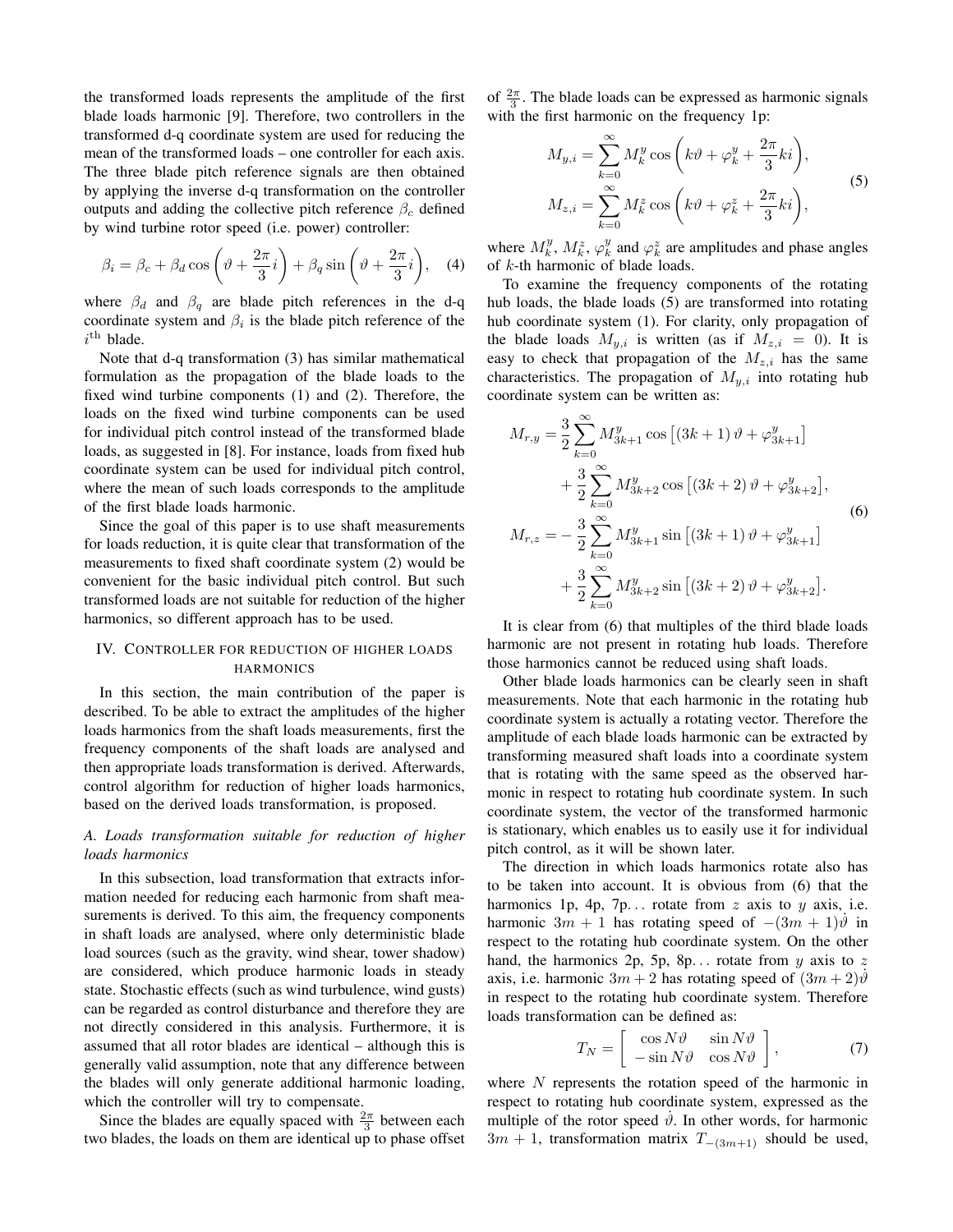

Fig. 3: Control loop for reduction of  $N<sup>th</sup>$  loads harmonic (IPC-Np).

while for harmonic  $3m + 2$ , transformation  $T_{3m+2}$  should be used.

It is clear that for the first harmonic, the transformation matrix  $T_{-1}$  actually transforms the loads from rotating hub to fixed hub coordinate system  $(2)$  – note that in fact fixed hub coordinate system is "rotating" relative to the rotating hub coordinate system with speed  $-\dot{\theta}$ . Since it is known that loads from the fixed wind turbine parts can be used for reduction of the first harmonic of the blade loads, the proposed transformation (7) is obviously valid for the reduction of the first harmonic.

To show that the transformation is suitable for other harmonics as well, we apply it to the rotating hub loads (6) and calculate the mean value:

$$
\frac{1}{2\pi} \int_{0}^{2\pi} T_N \begin{bmatrix} M_{r,y} \\ M_{r,z} \end{bmatrix} d\theta =
$$
\n
$$
= \begin{cases}\n\left[ \begin{array}{c} \frac{3}{2} M_N^y \cos \varphi_N^y \\ \frac{3}{2} M_N^y \sin \varphi_N^y \end{array} \right], \quad N = 2, 5, 8 \dots \\
\left[ \begin{array}{c} \frac{3}{2} M_N^y \cos \varphi_N^y \\ -\frac{3}{2} M_N^y \sin \varphi_N^y \end{array} \right], \quad N = -1, -4, -7 \dots \\
\left[ \begin{array}{c} 0 \\ 0 \end{array} \right], \quad \text{otherwise}\n\end{cases}
$$
\n(8)

The mean values of the transformed loads (8) clearly show that transformation (7) can extract the amplitude of all harmonics from the shaft measurements except the multiples of the third harmonic. It can also be seen that the right rotating direction has to be used for each harmonic.

## *B. Proposed control algorithm*

Using transformation (7), the control algorithm for reduction of higher loads harmonics based on shaft measurements can be implemented. The basic controller structure for reduction of a single loads harmonic is shown in Fig. 3. The transformed loads are first filtered and then fed to two PI controllers which try to bring the mean value of the transformed loads (and hence the amplitude of the observed harmonic) to zero value. Since the amplitude of the observed harmonic is converted into mean value in the transformed coordinate system, low-pass filter is used to suppress transformed load oscillations caused by other harmonics. The PI controllers generate the pitch references in the transformed coordinate system, but before they can be transformed into actual blade pitch references, the decoupling has to be made. Namely, the axes in the transformed coordinate system are typically coupled. The amount of coupling depends on the time delays in the system (e.g. caused by blade pitch actuators) – slower dynamical system response, higher rotor speed and higher

sample time generally increase the amount of coupling [10]. The orientation of the measured loads can also have influence on the coupling. As shown in [10], for 1p loads reduction it is sufficient to implement static decoupling (which actually causes decoupling on the frequency of observed harmonic in original coordinate system). The same logic is extended here for the reduction of the higher loads harmonics – for each harmonic to be reduced (i.e. in each transformed coordinate system), only static decoupling is implemented.

After the decoupling, the blade pitch references are obtained by using the inverse d-q transformation:

$$
\beta_{N,i} = \beta_{N,d} \cos \left( N \vartheta + \frac{2\pi}{3} N i \right) + \beta_{N,q} \sin \left( N \vartheta + \frac{2\pi}{3} N i \right),\tag{9}
$$

where  $\beta_{N,i}$  is the signal to be added to the  $i^{\text{th}}$  blade reference signal in order to reduce  $N<sup>th</sup>$  harmonic. Similar control loop has to be implemented for each harmonic to be reduced, as shown in Fig. 4. The final blade pitch reference signal is calculated by adding contribution from each loads controller to the collective blade pitch reference signal (defined by the collective wind turbine rotor speed controller):

$$
\beta_i = \beta_c + \sum_N \beta_{N,i}.\tag{10}
$$



Fig. 4: Controller for the reduction of higher loads harmonic.

Note that filtering of the transformed loads (see Fig. 3) limits the frequency bandwidth of each loads controller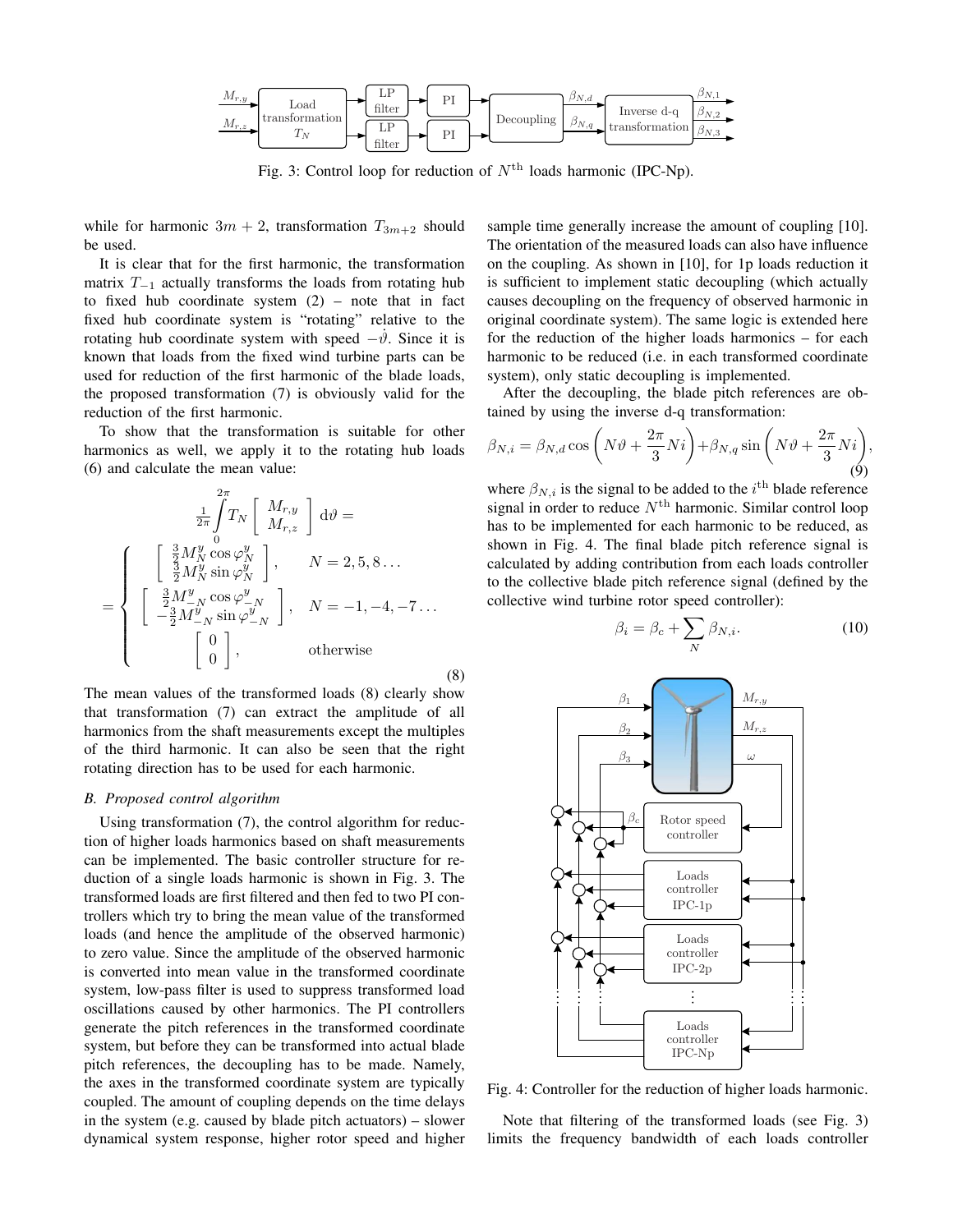around the harmonic they are designed to reduce and therefore no interference among different controllers is expected. Furthermore, since the multiples of the third harmonic are not being reduced, the described controllers for load reduction will never change the collective pitch angle and therefore they will not interfere with wind turbine rotor speed control:

$$
\frac{1}{3} \sum_{i=0}^{2} \beta_i = \beta_c.
$$
 (11)

# V. EXPERIMENTAL VALIDATION OF THE PROPOSED CONTROL ALGORITHM

The described control algorithm is experimentally validated on a scaled wind turbine model in wind tunnel at Politecnico di Milano. Brief description of the wind turbine model, wind tunnel and the experiments made are given in the following subsections. The experimental results are presented at the end of this section.

## *A. Wind turbine model and wind tunnel*

Wind turbine model developed at Politecnico di Milano represents a scaled version of the a real 3 MW wind turbine. It is fully-controlled wind turbine model with ability for torque control and individual pitching of the blades, just as modern multi-megawatt wind turbines.

The scaled wind turbine model has been specially conceived so as the scaled and full scale wind turbine have the same values of tip speed ratio (ensuring the same kinematics), the same ratio of aerodynamic to inertial forces (i.e. the same Lock number) and the same relative placement of harmonic excitations and natural frequencies (i.e. same Campbell diagram). Compromise between the Reynolds number mismatch and the speed-up of the system has been made in order to increase the quality of the aerodynamics of the scaled model while avoiding an excessive increase in the needed control bandwidth.

The scaling factors used for the model wind turbine design to achieve the desired properties of the full scale wind turbine are presented in Table I.

The model wind turbine control system is implemented on Bachmann M1 real-time controller (http://www.bachmann.info). Both basic wind turbine rotor speed (i.e. power) controller and the proposed controller for load reduction are implemented and tested. The sampling time of those controllers is chosen to be 8 ms, while the low-level control of the actuators (generator torque control and blade pitch control) and data acquisition are done at faster sample rates (up to 2.5 kHz).

The model wind turbine nacelle-hub layout (without nacelle cover) is shown in Fig. 5. The more detailed description of the scaled wind turbine model can be found in [11], [12].

The wind tunnel at Politecnico di Milano, where experimental tests took place, has two test sections – aeronautical and civil. The wind turbine control tests took place in civil test section of the wind tunnel, which is 14 m wide, 4 m high and 35 m long. The maximum wind speed in the civil test section is 14 m/s, with turbulence intensity less than 2%. To



Fig. 5: General arrangement of the hub and nacelle systems of the aero-servo-elastic model.

TABLE I: Scaling factors used for the design of the wind turbine model.

| Ouantity    | Scaling factor |  |  |  |  |  |
|-------------|----------------|--|--|--|--|--|
| Length      | 1:45           |  |  |  |  |  |
| Time        | 1:22.84        |  |  |  |  |  |
| Speed       | 1:1.97         |  |  |  |  |  |
| Power       | 1:15477        |  |  |  |  |  |
| Rotor speed | 22.84:1        |  |  |  |  |  |
| Torque      | 1:353574       |  |  |  |  |  |
| Reynolds    | 1:88.64        |  |  |  |  |  |
| Froude      | 11.6:1         |  |  |  |  |  |
| Mach        | 1:1.97         |  |  |  |  |  |

obtain the desired wind characteristics, it is possible to use passive turbulence generators and to place smaller elements on the floor which increase its roughness.

# *B. Experimental results*

The proposed control algorithm is used for reduction of the first and second harmonic (1p and 2p). To excite the second loads harmonic, the wind turbine was held in the wake of another identical model during the tests. Since the nominal wind turbine rotor speed is 380 rpm (chosen because of the scaling reasons), it means that in order to reduce the first two harmonics, the blade pitch has to continuously oscillate on frequencies 6.3 Hz and 12.7 Hz. It was decided against using the proposed control algorithm on even higher harmonics to avoid overstressing of the blade pitch actuators. Note that the frequency of the first harmonic on the modern multimegawatt wind turbines is typically under 0.5 Hz, and is getting lower as the wind turbines grow in size, making the implementation of the higher loads harmonics feasible.

Before the control algorithm could be tested, coupling between the axes for each harmonic had to be identified. To this goal, several different blade pitch references in the transformed coordinate systems were set and the loads were recorded. Since only static decoupling is to be used, it was sufficient to calculate static gains between the blade pitch references and the loads in both axes of the transformed coordinate systems. The calculated gains are then used for achieving decoupling between the axes in each transformed coordinate system.

Once the decoupling had been implemented, several experiments for validation of the proposed controller have